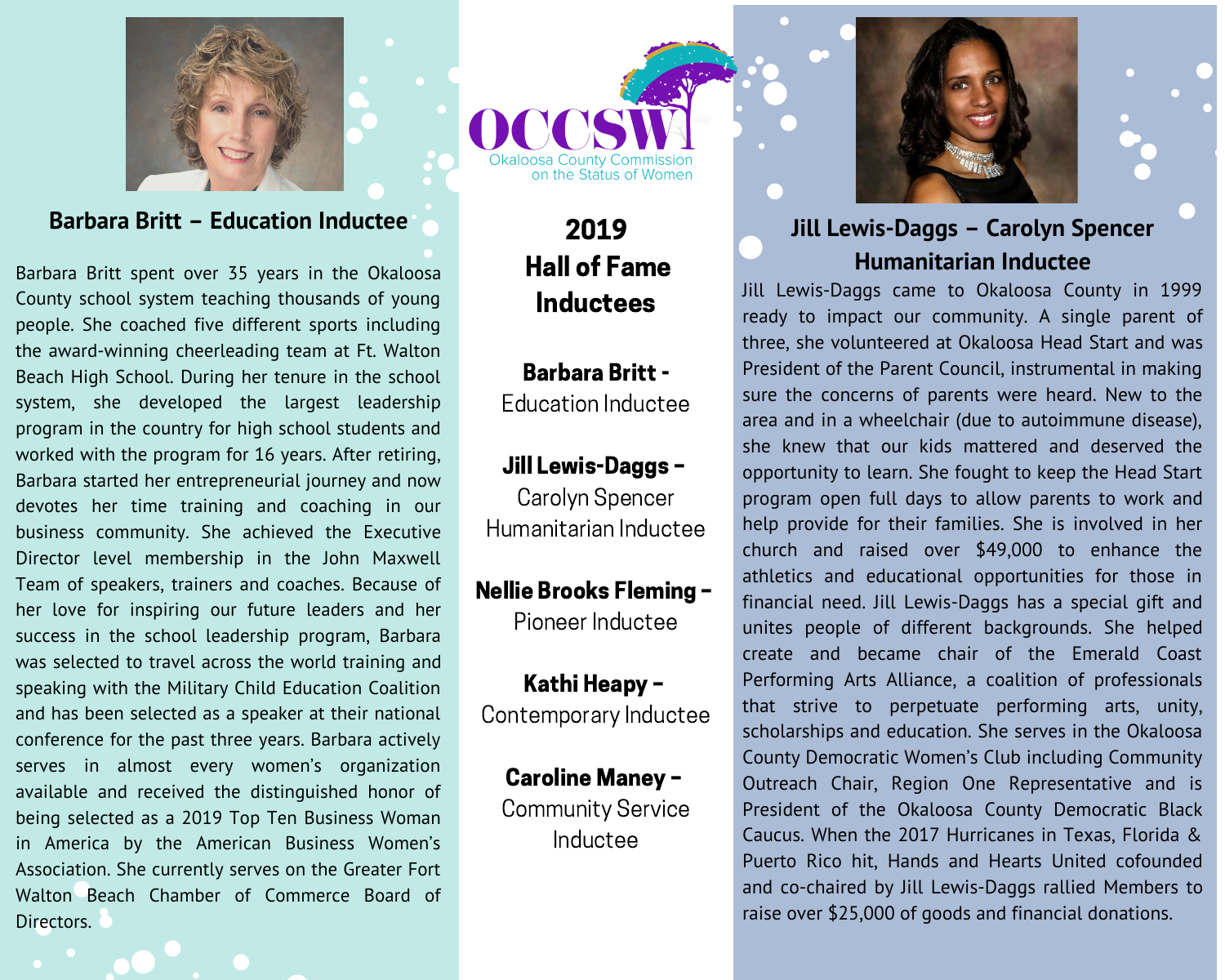

#### Nellie Barrows Fleming - Pioneer Inductee

Born in Niceville in 1925, her family moved to Crestview where she graduated from Crestview High School. In 1938, she served in their first marching band. She worked at Eglin Field commissary and served the Doolittle Raiders. Mrs. Fleming attended Huntingdon College to study in music, leading her to being hired as the very first music and choral teacher at Baker High School.

Nellie spent many years playing organ at her Crestview United Methodist. In the 1950's and 60's. she had governor appointments by two different governors. One was to the Library Board where she helped lay the groundwork for the Friends of the Library program. She also was appointed to serve on the Okaloosa County Hospital Board of Trustees one of the first women appointees. She chaired the first annual awards banquet for the Crestview Chamber of Commerce and chaired the committee that implemented the first Neighborhood Crime Watch in the county. She also helped the Crestview Garden Club establish the Crestview Garden Park. Nellie Fleming made many trips to Tallahassee to lobby legislators on the need for the railroad overpass in Crestview. She inspired many young women with the Florida Juniorettes Program. She was a leader in the Crestview Women's Club and Garden Club and received many awards for her service.



2019 **Hall of Fame Inductees** 

**Barbara Britt -Education Inductee** 

#### Jill Lewis-Daggs -

Carolyn Spencer Humanitarian Inductee

## **Nellie Brooks Fleming -**

Pioneer Inductee

Kathi Heapy -Contemporary Inductee

**Caroline Maney -Community Service** Inductee





#### Kathi Heapy - Contemporary Inductee

Kathi Heapy made a big impact on her community. While working with Flooring Authority she and husband Gary own and manage commercial real estate rentals to over 20 businesses and medical practices. They co-founded the Emerald Coast Fitness Foundation, the non-profit organization that operates community pools at former YMCA locations in Fort Walton and Destin. With three children Kathi served in the schools and as a Den Leader and Pack Treasurer for Cub Scout Pack 522. She was the Meigs band chaperone and academic team coach, Choctaw's Style Marcher Band chaperone, IB Parent foundation board member, and an IB exam proctor. In 2005, she began what would become her legacy in the swim world. She served 14 years as the Meigs Middle School Swim Team Coach and volunteer assistant swim coach at Choctawhatchee High School, but she did more than that. According to a letter of recommendation, "Without the tireless and ongoing volunteer efforts of Kathi Heapy, south Okaloosa County would not have community pools. Without these pools Okaloosa County would no longer have a middle school swim program and our high school swim program would be substantially diminished." Thanks to their efforts to revive the former YMCA facilities these vibrant programs at seven Okaloosa middle schools and four high schools continue to provide valuable scholarship opportunities as well as athletic and social outlets for area youth.